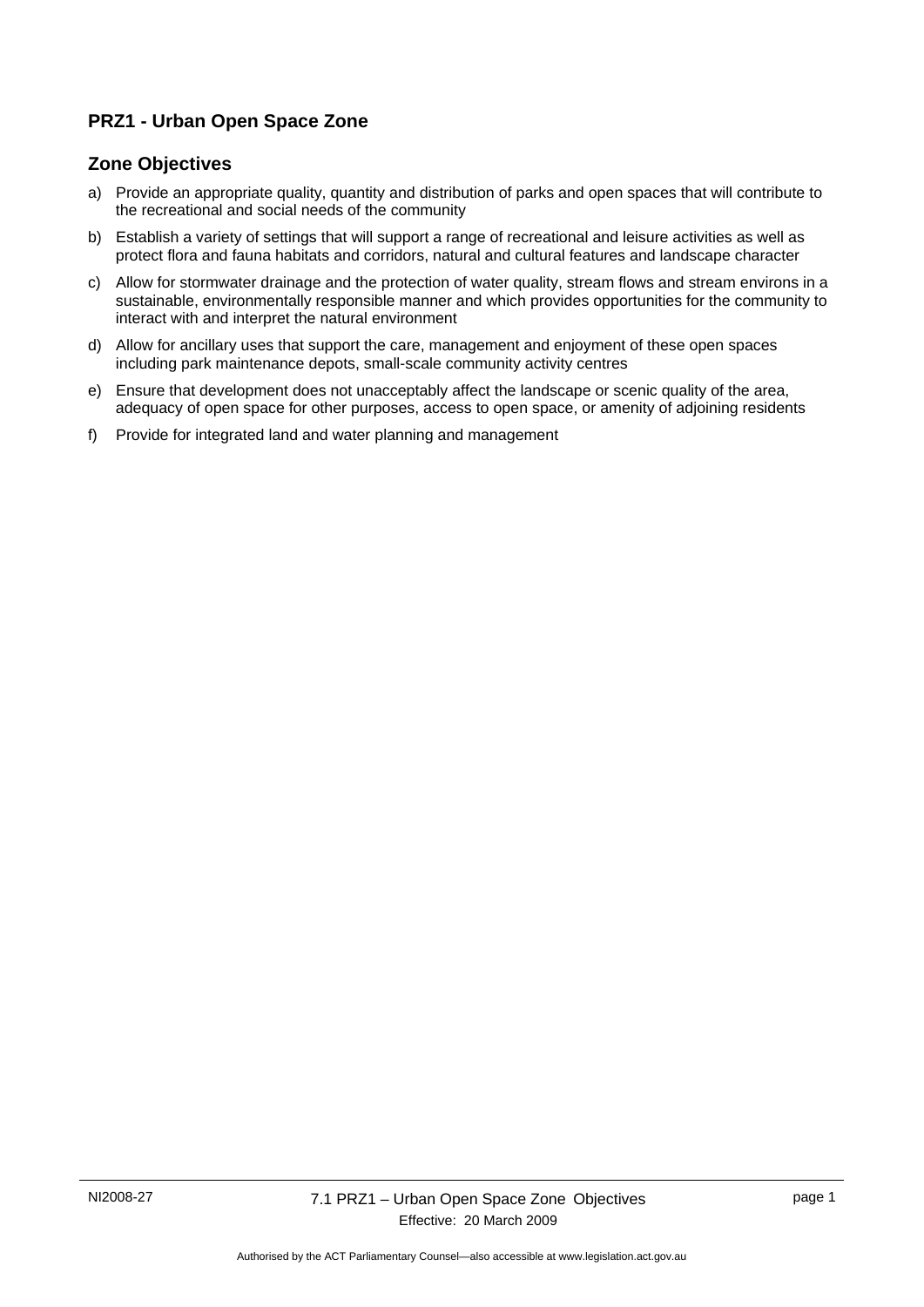# **PRZ1 – Urban Open Space Zone Development Table**

| <b>EXEMPT</b><br>Development approval not required, may need building approval<br>Exempt Development identified in Section 20 and Schedule 1 of the Planning and Development<br>Regulation 2008. |                                                                                                                                                                                                                                                                                               |                                             |                                                                                                  |  |
|--------------------------------------------------------------------------------------------------------------------------------------------------------------------------------------------------|-----------------------------------------------------------------------------------------------------------------------------------------------------------------------------------------------------------------------------------------------------------------------------------------------|---------------------------------------------|--------------------------------------------------------------------------------------------------|--|
|                                                                                                                                                                                                  | <b>ASSESSABLE DEVELOPMENT</b>                                                                                                                                                                                                                                                                 |                                             |                                                                                                  |  |
|                                                                                                                                                                                                  | Development application required<br><b>MINIMUM ASSESSMENT TRACK</b>                                                                                                                                                                                                                           |                                             |                                                                                                  |  |
|                                                                                                                                                                                                  |                                                                                                                                                                                                                                                                                               | <b>CODE</b>                                 |                                                                                                  |  |
| Development application required and assessed in the Code Track<br><b>Development</b>                                                                                                            |                                                                                                                                                                                                                                                                                               | Code                                        |                                                                                                  |  |
|                                                                                                                                                                                                  |                                                                                                                                                                                                                                                                                               | No development identified                   |                                                                                                  |  |
|                                                                                                                                                                                                  | <b>MINIMUM ASSESSMENT TRACK</b>                                                                                                                                                                                                                                                               |                                             |                                                                                                  |  |
|                                                                                                                                                                                                  |                                                                                                                                                                                                                                                                                               | <b>MERIT</b>                                |                                                                                                  |  |
|                                                                                                                                                                                                  |                                                                                                                                                                                                                                                                                               |                                             | Development application required and assessed in the Merit Track, unless specified in Schedule 4 |  |
|                                                                                                                                                                                                  |                                                                                                                                                                                                                                                                                               | Specific section below                      | of the Planning and Development Act 2007 (as Impact Track) or listed as prohibited in the Site   |  |
| <b>Development</b>                                                                                                                                                                               |                                                                                                                                                                                                                                                                                               |                                             | Code                                                                                             |  |
| Ancillary use                                                                                                                                                                                    |                                                                                                                                                                                                                                                                                               |                                             |                                                                                                  |  |
| Aquatic recreation facility                                                                                                                                                                      |                                                                                                                                                                                                                                                                                               |                                             |                                                                                                  |  |
| Community activity centre                                                                                                                                                                        |                                                                                                                                                                                                                                                                                               |                                             |                                                                                                  |  |
| Consolidation                                                                                                                                                                                    |                                                                                                                                                                                                                                                                                               |                                             |                                                                                                  |  |
| Demolition                                                                                                                                                                                       |                                                                                                                                                                                                                                                                                               |                                             |                                                                                                  |  |
| Minor use                                                                                                                                                                                        |                                                                                                                                                                                                                                                                                               |                                             |                                                                                                  |  |
| Municipal depot<br>Outdoor recreation facility                                                                                                                                                   |                                                                                                                                                                                                                                                                                               | Parks and Recreation Zones Development Code |                                                                                                  |  |
| Parkland                                                                                                                                                                                         |                                                                                                                                                                                                                                                                                               |                                             |                                                                                                  |  |
| Playing field                                                                                                                                                                                    |                                                                                                                                                                                                                                                                                               |                                             |                                                                                                  |  |
| Sign                                                                                                                                                                                             |                                                                                                                                                                                                                                                                                               |                                             |                                                                                                  |  |
| Subdivision                                                                                                                                                                                      |                                                                                                                                                                                                                                                                                               |                                             |                                                                                                  |  |
| Temporary use                                                                                                                                                                                    |                                                                                                                                                                                                                                                                                               |                                             |                                                                                                  |  |
| Specific areas have additional developments that may be approved subject to assessment. These                                                                                                    |                                                                                                                                                                                                                                                                                               |                                             |                                                                                                  |  |
|                                                                                                                                                                                                  | areas and the additional developments are listed below                                                                                                                                                                                                                                        |                                             |                                                                                                  |  |
| <b>Site Identifier</b>                                                                                                                                                                           | <b>Additional Development</b>                                                                                                                                                                                                                                                                 |                                             | Code                                                                                             |  |
| Reid Section 26 Block 2                                                                                                                                                                          | <b>Educational Establishment</b>                                                                                                                                                                                                                                                              |                                             | <b>Community Facility Zone</b><br>Development Code                                               |  |
| Woden Cemetery, Phillip,<br>Section 109 Block 1 and<br>Section 113 Block 1 (Figure 1)                                                                                                            | Cemetery                                                                                                                                                                                                                                                                                      |                                             | Parks and Recreation Zones<br><b>Development Code</b>                                            |  |
| Kingston Foreshore (Figure 2)                                                                                                                                                                    | Car park, MAJOR UTILITY<br><b>INSTALLATION (Only</b><br>permitted where required<br>for the essential operation<br>of the electricity supply<br>network, the augmentation<br>of the local water and<br>sewerage system or the<br>management of the<br>stormwater system),<br>Pedestrian plaza |                                             | Parks and Recreation Zones<br>Development Code                                                   |  |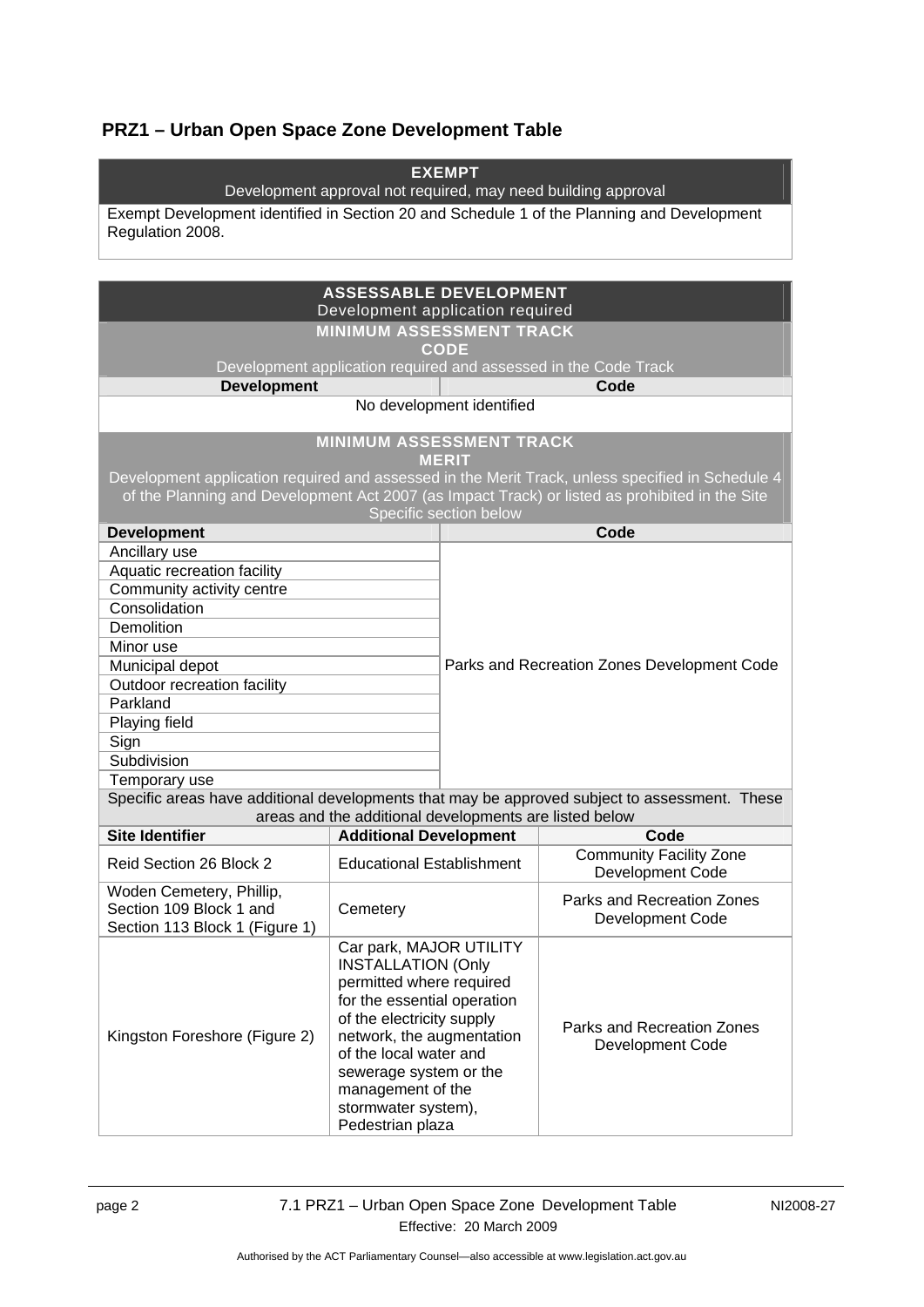| Kingston Foreshore, Section<br>49 Block 5 (Figure 3)                                                                                                                                                         | Car park, Child care centre,<br>Emergency services facility,<br>Indoor recreation facility,<br><b>MAJOR UTILITY</b><br><b>INSTALLATION (Only</b><br>permitted where required<br>for the essential operation<br>of the electricity supply<br>network, the augmentation<br>of the local water and<br>sewerage system or the<br>management of the<br>stormwater system),<br>Pedestrian plaza, Tourist<br>facility (except Service<br>station) | Parks and Recreation Zone Code |
|--------------------------------------------------------------------------------------------------------------------------------------------------------------------------------------------------------------|--------------------------------------------------------------------------------------------------------------------------------------------------------------------------------------------------------------------------------------------------------------------------------------------------------------------------------------------------------------------------------------------------------------------------------------------|--------------------------------|
| <b>MINIMUM ASSESSMENT TRACK</b><br><b>IMPACT</b>                                                                                                                                                             |                                                                                                                                                                                                                                                                                                                                                                                                                                            |                                |
|                                                                                                                                                                                                              | Development application required and assessed in the Impact Track.                                                                                                                                                                                                                                                                                                                                                                         |                                |
| <b>Development</b>                                                                                                                                                                                           |                                                                                                                                                                                                                                                                                                                                                                                                                                            | Code                           |
| A development that is not an Exempt, Code Track or Merit Track development where the<br>1.<br>development is allowed under an existing lease, (see section 134 of the Planning and<br>Development Act 2007). |                                                                                                                                                                                                                                                                                                                                                                                                                                            |                                |
| A development that would be permissible under the National Capital Plan but which is<br>2.<br>identified as prohibited development in this Table.                                                            |                                                                                                                                                                                                                                                                                                                                                                                                                                            |                                |
| Development specified in Schedule 4 of the Planning and Development Act 2007 and not<br>3.<br>listed as prohibited development in this Table.                                                                |                                                                                                                                                                                                                                                                                                                                                                                                                                            |                                |
| Development declared under Section 123 and Section 124 of the Planning and Development<br>4.<br>Act 2007 and not listed as prohibited development in this Table.                                             |                                                                                                                                                                                                                                                                                                                                                                                                                                            |                                |
| Any development not listed in this Table.<br>5.                                                                                                                                                              |                                                                                                                                                                                                                                                                                                                                                                                                                                            |                                |

#### **PROHIBITED**  A development application can not be made

Development listed below is prohibited development except where it is an ancillary use, minor use or temporary use as defined in Volume 2 Section 3 – Definitions.

| $\sim$ . $\sim$ . $\sim$ . $\sim$ . $\sim$ . $\sim$ . $\sim$ . $\sim$ . $\sim$ . $\sim$ . $\sim$ . $\sim$ . $\sim$ . $\sim$ . $\sim$ . $\sim$ . $\sim$ . $\sim$ . $\sim$ . $\sim$ . $\sim$ . $\sim$ . $\sim$ . $\sim$ . $\sim$ . $\sim$ . $\sim$ . $\sim$ . $\sim$ . $\sim$ . $\sim$ . $\sim$ |                                        |
|-----------------------------------------------------------------------------------------------------------------------------------------------------------------------------------------------------------------------------------------------------------------------------------------------|----------------------------------------|
| Agriculture                                                                                                                                                                                                                                                                                   | Liquid fuel depot                      |
| Airport                                                                                                                                                                                                                                                                                       | <b>MAJOR UTILITY INSTALLATION</b>      |
| Animal care facility                                                                                                                                                                                                                                                                          | Mining industry                        |
| Animal husbandry                                                                                                                                                                                                                                                                              | Mobile home park                       |
| Boarding house                                                                                                                                                                                                                                                                                | Nature conservation area               |
| Bulk landscape supplies                                                                                                                                                                                                                                                                       | NON-RETAIL COMMERCIAL USE              |
| Car park                                                                                                                                                                                                                                                                                      | Offensive industry                     |
| Caravan park/camping ground                                                                                                                                                                                                                                                                   | Overnight camping area                 |
| Cemetery                                                                                                                                                                                                                                                                                      | Pedestrian plaza                       |
| Child care centre                                                                                                                                                                                                                                                                             | Place of assembly                      |
| Civic administration                                                                                                                                                                                                                                                                          | Place of worship                       |
| Club                                                                                                                                                                                                                                                                                          | Plant and equipment hire establishment |
| Communications facility                                                                                                                                                                                                                                                                       | <b>Plantation forestry</b>             |
| Community theatre                                                                                                                                                                                                                                                                             | Produce market                         |
| COMMERCIAL ACCOMMODATION USE                                                                                                                                                                                                                                                                  | Public agency                          |
| Corrections facility                                                                                                                                                                                                                                                                          | Public transport facility              |
|                                                                                                                                                                                                                                                                                               |                                        |

NI2008-27 7.1 PRZ1 – Urban Open Space Zone Development Table Effective: 20 March 2009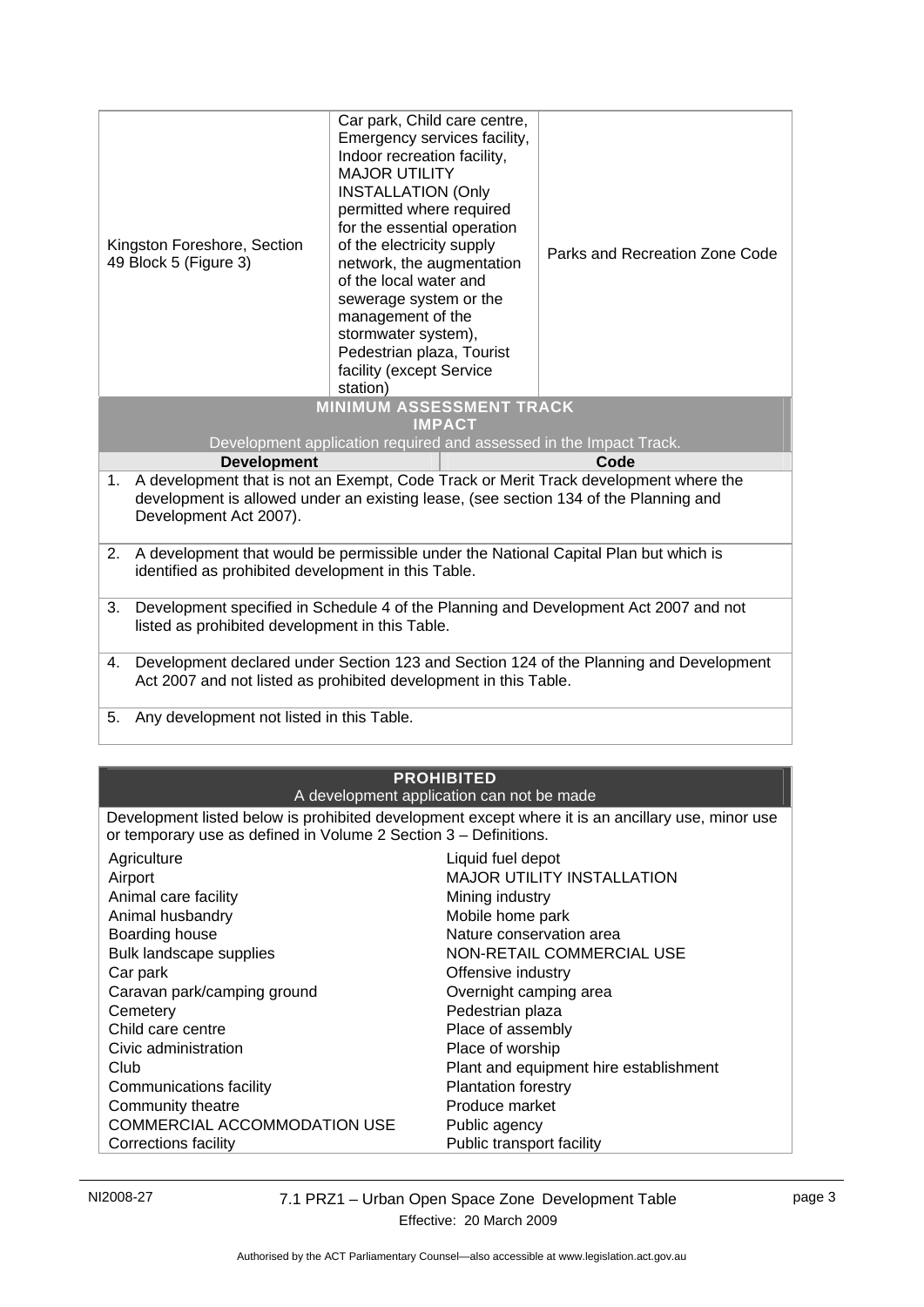| Craft workshop                                                                           | Railway use                       |  |
|------------------------------------------------------------------------------------------|-----------------------------------|--|
| Cultural facility                                                                        | Recyclable materials collection   |  |
| Defence installation                                                                     | Recycling facility                |  |
| Drink establishment                                                                      | Religious associated use          |  |
| Drive-in cinema                                                                          | Relocatable unit                  |  |
| Educational establishment                                                                | <b>RESIDENTIAL USE</b>            |  |
| <b>Emergency services facility</b>                                                       | Restaurant                        |  |
| Farm Tourism                                                                             | Retirement complex                |  |
| Freight transport facility                                                               | Road                              |  |
| Funeral parlour                                                                          | Sand and gravel extraction        |  |
| General industry                                                                         | Scientific research establishment |  |
| Group or organised camp                                                                  | Service station                   |  |
| Hazardous industry                                                                       | <b>SHOP</b>                       |  |
| Hazardous waste facility                                                                 | Stock/sale yard                   |  |
| <b>Health facility</b>                                                                   | Store                             |  |
| Home business                                                                            | <b>Tourist facility</b>           |  |
| Hospital                                                                                 | Transport depot                   |  |
| Incineration facility                                                                    | Vehicle sales                     |  |
| Indoor entertainment facility                                                            | Veterinary hospital               |  |
| Indoor recreation facility                                                               | Warehouse                         |  |
| Industrial trades                                                                        | Waste transfer station            |  |
| Land fill site                                                                           | Woodlot                           |  |
| Land management facility                                                                 | Zoological facility               |  |
| Light industry                                                                           |                                   |  |
| Specific areas have developments that are prohibited in those areas. These areas and the |                                   |  |
| additional developments are listed below                                                 |                                   |  |
| .                                                                                        |                                   |  |

| <b>Site Identifier</b>        | <b>Development</b>                                                              |
|-------------------------------|---------------------------------------------------------------------------------|
| Kingston Foreshore (Figure 2) | Aquatic recreation facility (Not permitted<br>adjacent to Jerrabomberra Creek), |

# **OTHER CODES**

### **PRECINCT CODES**

Where a proposal is within an area covered by one of the following Precinct Codes, that Code applies in addition to any specified Development Code:

No Codes identified

## **GENERAL CODES**

The following General Codes may be called up by Development Codes as relevant considerations in assessing a Development Application:

| <b>Access and Mobility</b>                                               | Parking and Vehicular Access            |
|--------------------------------------------------------------------------|-----------------------------------------|
| <b>Bicycle Parking</b>                                                   | Planning for Bushfire Risk Mitigation   |
| <b>Communications Facilities and Associated</b><br>Infrastructure        | Signs                                   |
| <b>Community and Recreation Facilities</b><br><b>Location Guidelines</b> | WaterWays: Water Sensitive Urban Design |
| Crime Prevention Through Environmental<br>Design                         | Water Use and Catchment                 |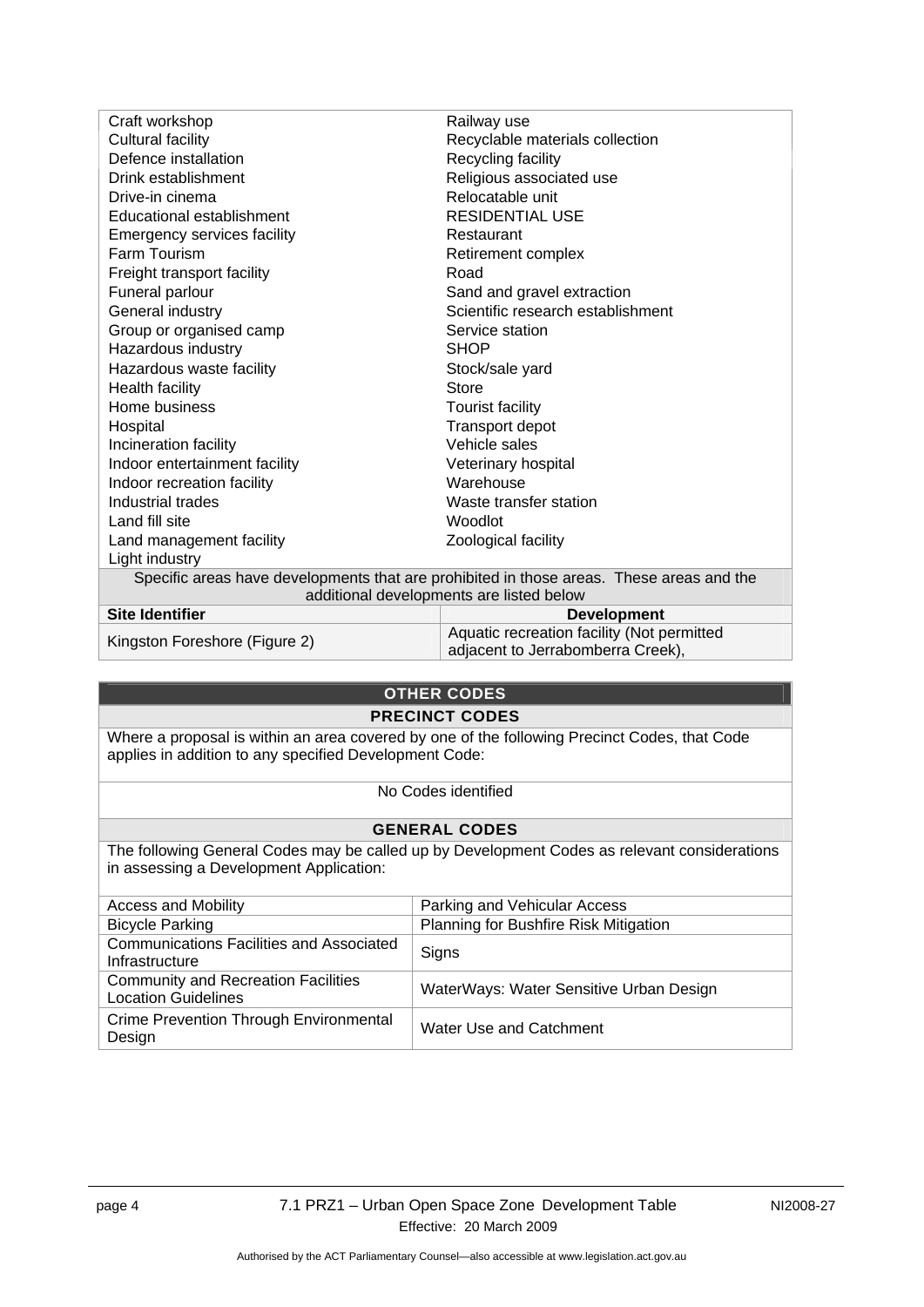



**Figure 1 Woden Cemetery** 



**Figure 2 Kingston Foreshore**